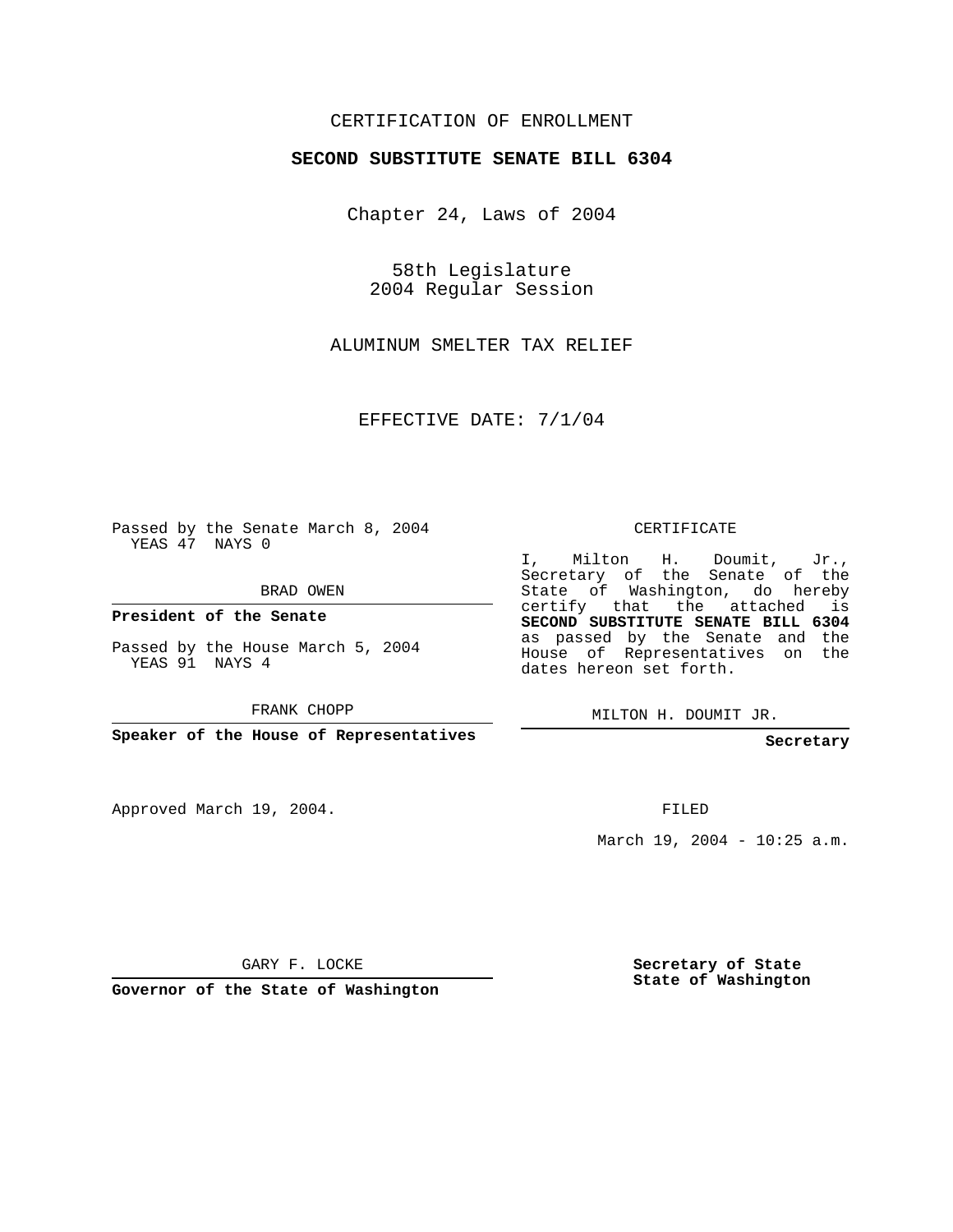## **SECOND SUBSTITUTE SENATE BILL 6304** \_\_\_\_\_\_\_\_\_\_\_\_\_\_\_\_\_\_\_\_\_\_\_\_\_\_\_\_\_\_\_\_\_\_\_\_\_\_\_\_\_\_\_\_\_

\_\_\_\_\_\_\_\_\_\_\_\_\_\_\_\_\_\_\_\_\_\_\_\_\_\_\_\_\_\_\_\_\_\_\_\_\_\_\_\_\_\_\_\_\_

AS AMENDED BY THE HOUSE

Passed Legislature - 2004 Regular Session

## **State of Washington 58th Legislature 2004 Regular Session**

**By** Senate Committee on Ways & Means (originally sponsored by Senators Brandland, Parlette, Spanel, Morton, Doumit, T. Sheldon and Rasmussen)

READ FIRST TIME 02/25/04.

 AN ACT Relating to tax relief for aluminum smelters; amending RCW 82.04.240, 82.04.270, 82.04.280, 82.04.440, and 82.12.022; adding new sections to chapter 82.04 RCW; adding a new section to chapter 82.08 RCW; adding a new section to chapter 82.12 RCW; adding a new section to chapter 82.16 RCW; adding a new section to chapter 82.32 RCW; creating a new section; providing an effective date; and providing an expiration date.

BE IT ENACTED BY THE LEGISLATURE OF THE STATE OF WASHINGTON:

 NEW SECTION. **Sec. 1.** The legislature recognizes that the loss of domestic manufacturing jobs has become a national concern. Washington state has lost one out of every six manufacturing jobs since July 2000. The aluminum industry has long been an important component of Washington state's manufacturing base, providing family-wage jobs often in rural communities where unemployment rates are very high. The aluminum industry is electricity intensive and was greatly affected by the dramatic increase in electricity prices which began in 2000 and which continues to affect the Washington economy. Before the energy crisis, aluminum smelters provided about 5,000 direct jobs. Today they provide fewer than 1,000 direct jobs. For every job lost in that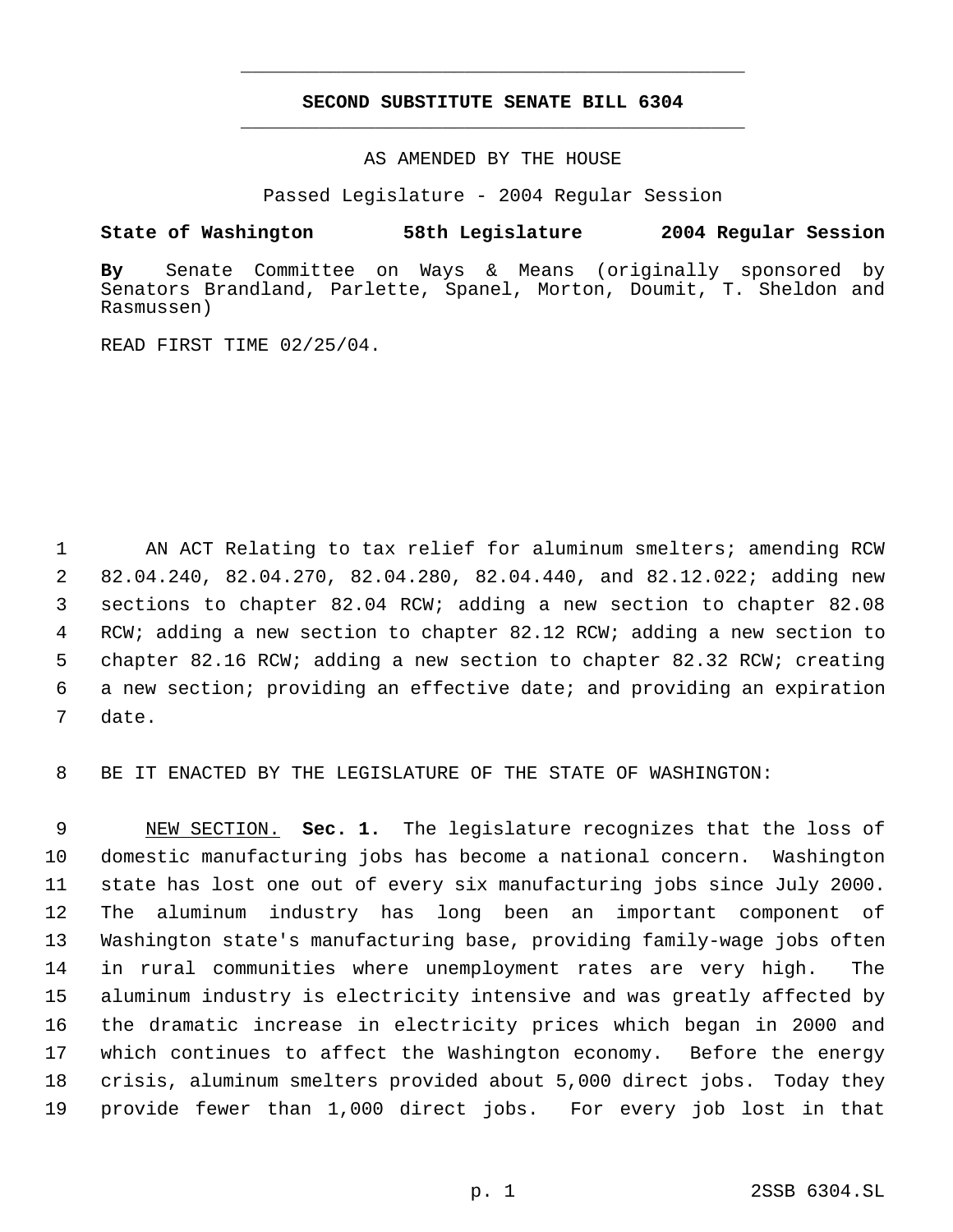industry, almost three additional jobs are estimated to be lost elsewhere in the state's economy. It is the legislature's intent to preserve and restore family wage jobs by providing tax relief to the state's aluminum industry.

 The electric loads of aluminum smelters provide a unique benefit to the infrastructure of the electric power system. Under the transmission tariff of the Bonneville Power Administration, aluminum smelter loads, whether served with federal or nonfederal power, are subject to short-term interruptions that allow a higher import capability on the transmission interconnection between the northwest and California. These stability reserves allow more power to be imported in winter months, reducing the need for additional generation in the northwest, and would be used to prevent a widespread transmission collapse and blackout if there were a failure in the transmission interconnection between California and the northwest. It is the legislature's intent to retain these benefits for the people of the state.

 NEW SECTION. **Sec. 2.** A new section is added to chapter 82.04 RCW, to be codified between RCW 82.04.020 and 82.04.220, to read as follows: (1) "Direct service industrial customer" means the same as in RCW 82.16.0495.

 (2) "Aluminum smelter" means the manufacturing facility of any direct service industrial customer that processes alumina into aluminum.

 NEW SECTION. **Sec. 3.** A new section is added to chapter 82.04 RCW to read as follows:

 (1) Upon every person who is an aluminum smelter engaging within this state in the business of manufacturing aluminum; as to such persons the amount of tax with respect to such business shall, in the case of manufacturers, be equal to the value of the product manufactured, or in the case of processors for hire, be equal to the gross income of the business, multiplied by the rate of .2904 percent. (2) Upon every person who is an aluminum smelter engaging within this state in the business of making sales at wholesale of aluminum manufactured by that person, as to such persons the amount of tax with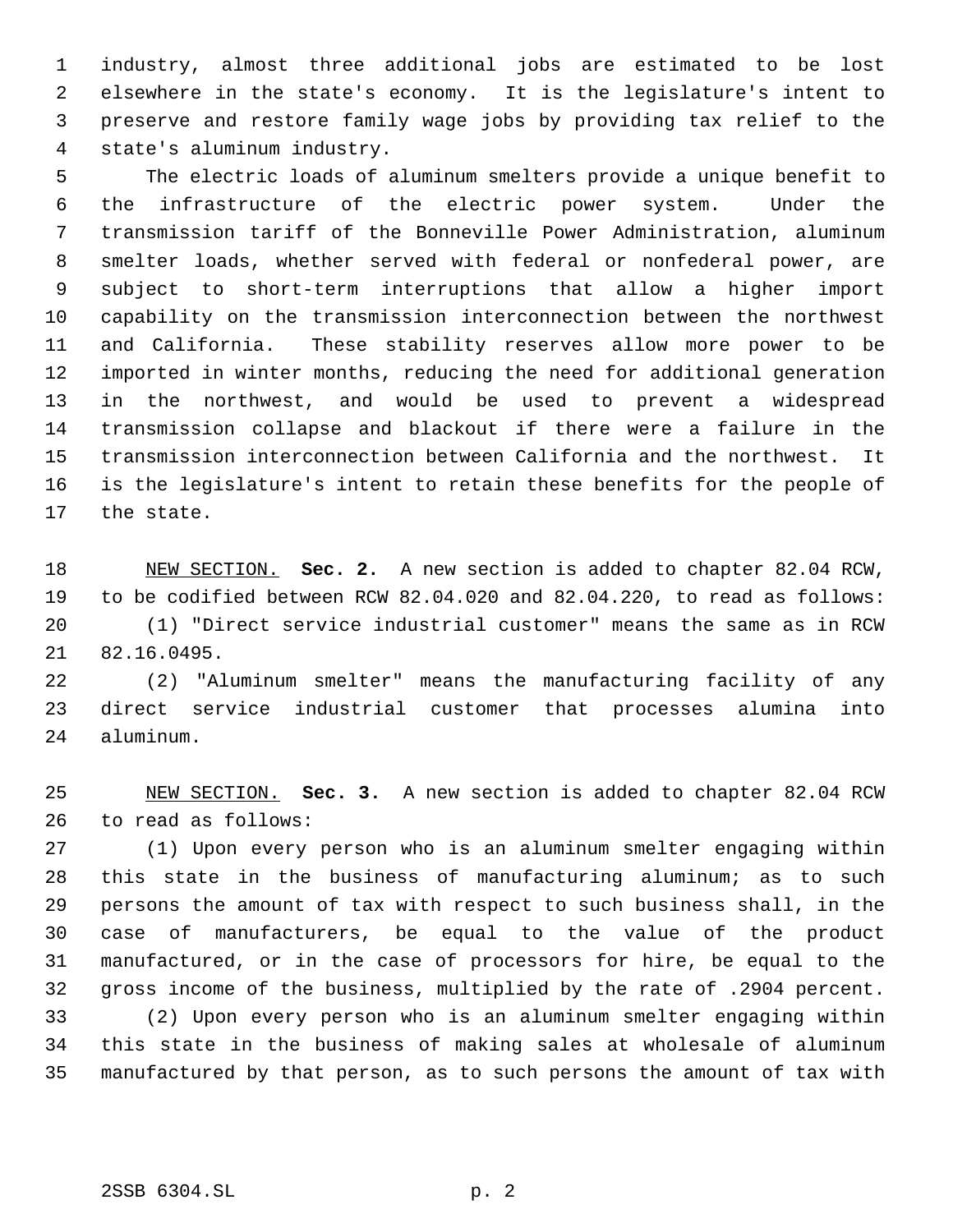respect to such business shall be equal to the gross proceeds of sales of the aluminum multiplied by the rate of .2904 percent.

(3) This section expires January 1, 2007.

 **Sec. 4.** RCW 82.04.240 and 1998 c 312 s 3 are each amended to read as follows:

6 Upon every person ((except persons taxable under RCW  $82.04.260$   $(1)$ , 7  $(2)$ ,  $(4)$ ,  $(5)$ , or  $(6)$ )) engaging within this state in business as a 8 manufacturer, except persons taxable as manufacturers under other 9 provisions of this chapter; as to such persons the amount of the tax with respect to such business shall be equal to the value of the products, including byproducts, manufactured, multiplied by the rate of 0.484 percent.

 The measure of the tax is the value of the products, including byproducts, so manufactured regardless of the place of sale or the fact that deliveries may be made to points outside the state.

 **Sec. 5.** RCW 82.04.270 and 2003 2nd sp.s. c 1 s 5 are each amended to read as follows:

18 Upon every person ((except persons taxable under RCW 82.04.260 (5) 19 or  $(13)$ , 82.04.298, or 82.04.272)) engaging within this state in the 20 business of making sales at wholesale, except persons taxable as 21 wholesalers under other provisions of this chapter; as to such persons the amount of tax with respect to such business shall be equal to the gross proceeds of sales of such business multiplied by the rate of 0.484 percent.

 **Sec. 6.** RCW 82.04.280 and 1998 c 343 s 3 are each amended to read as follows:

 Upon every person engaging within this state in the business of: (1) Printing, and of publishing newspapers, periodicals, or magazines; (2) building, repairing or improving any street, place, road, highway, easement, right of way, mass public transportation terminal or parking facility, bridge, tunnel, or trestle which is owned by a municipal corporation or political subdivision of the state or by the United States and which is used or to be used, primarily for foot or vehicular traffic including mass transportation vehicles of any kind and including any readjustment, reconstruction or relocation of the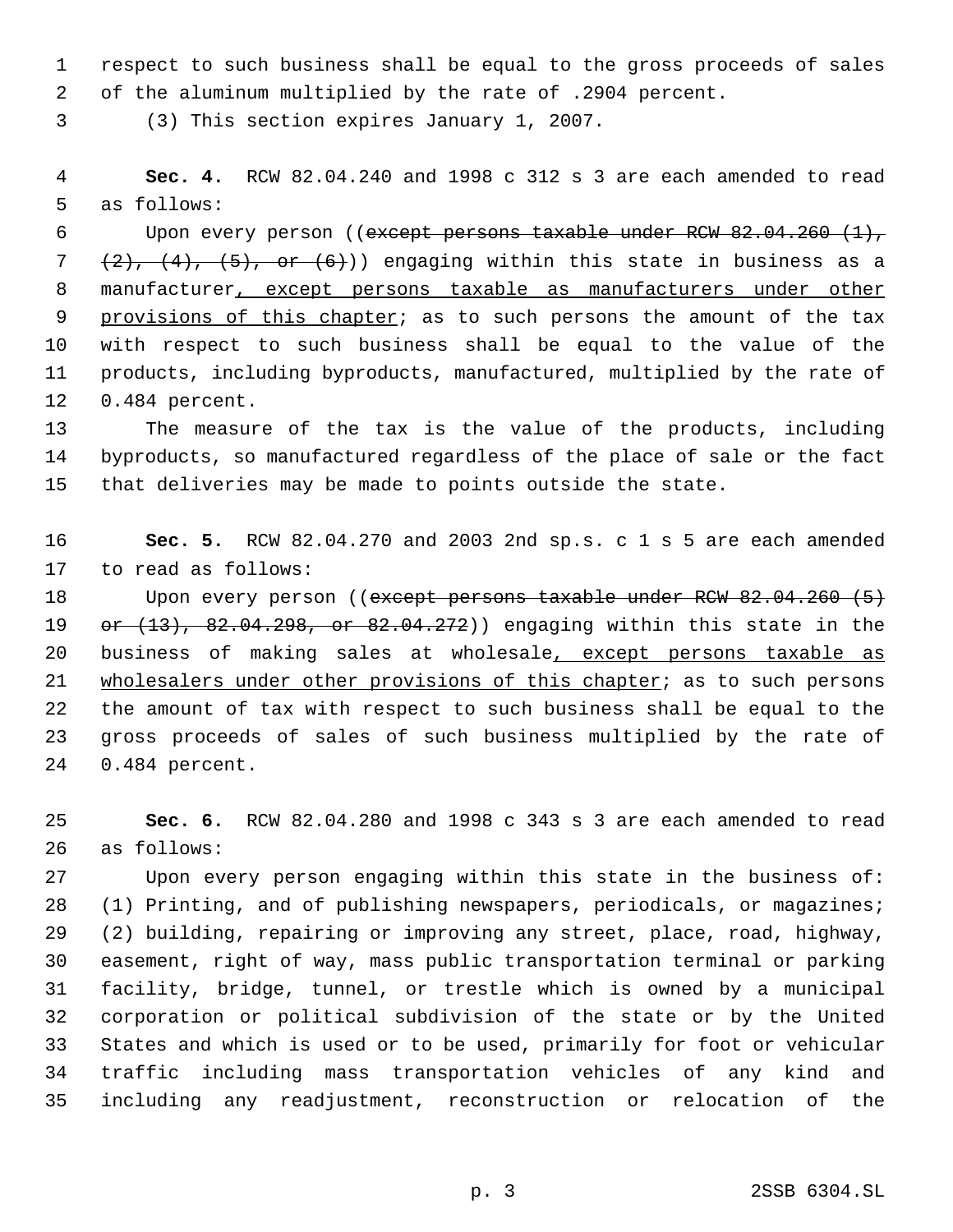facilities of any public, private or cooperatively owned utility or railroad in the course of such building, repairing or improving, the cost of which readjustment, reconstruction, or relocation, is the responsibility of the public authority whose street, place, road, highway, easement, right of way, mass public transportation terminal or parking facility, bridge, tunnel, or trestle is being built, repaired or improved; (3) extracting for hire or processing for hire, except persons taxable as processors for hire under another section of this 9 chapter; (4) operating a cold storage warehouse or storage warehouse, but not including the rental of cold storage lockers; (5) representing and performing services for fire or casualty insurance companies as an independent resident managing general agent licensed under the provisions of RCW 48.05.310; (6) radio and television broadcasting, excluding network, national and regional advertising computed as a standard deduction based on the national average thereof as annually reported by the Federal Communications Commission, or in lieu thereof by itemization by the individual broadcasting station, and excluding that portion of revenue represented by the out-of-state audience computed as a ratio to the station's total audience as measured by the 100 micro-volt signal strength and delivery by wire, if any; (7) engaging in activities which bring a person within the definition of consumer contained in RCW 82.04.190(6); as to such persons, the amount of tax on such business shall be equal to the gross income of the business multiplied by the rate of 0.484 percent.

 As used in this section, "cold storage warehouse" means a storage warehouse used to store fresh and/or frozen perishable fruits or vegetables, meat, seafood, dairy products, or fowl, or any combination thereof, at a desired temperature to maintain the quality of the product for orderly marketing.

 As used in this section, "storage warehouse" means a building or structure, or any part thereof, in which goods, wares, or merchandise are received for storage for compensation, except field warehouses, fruit warehouses, fruit packing plants, warehouses licensed under chapter 22.09 RCW, public garages storing automobiles, railroad freight sheds, docks and wharves, and "self-storage" or "mini storage" facilities whereby customers have direct access to individual storage areas by separate entrance. "Storage warehouse" does not include a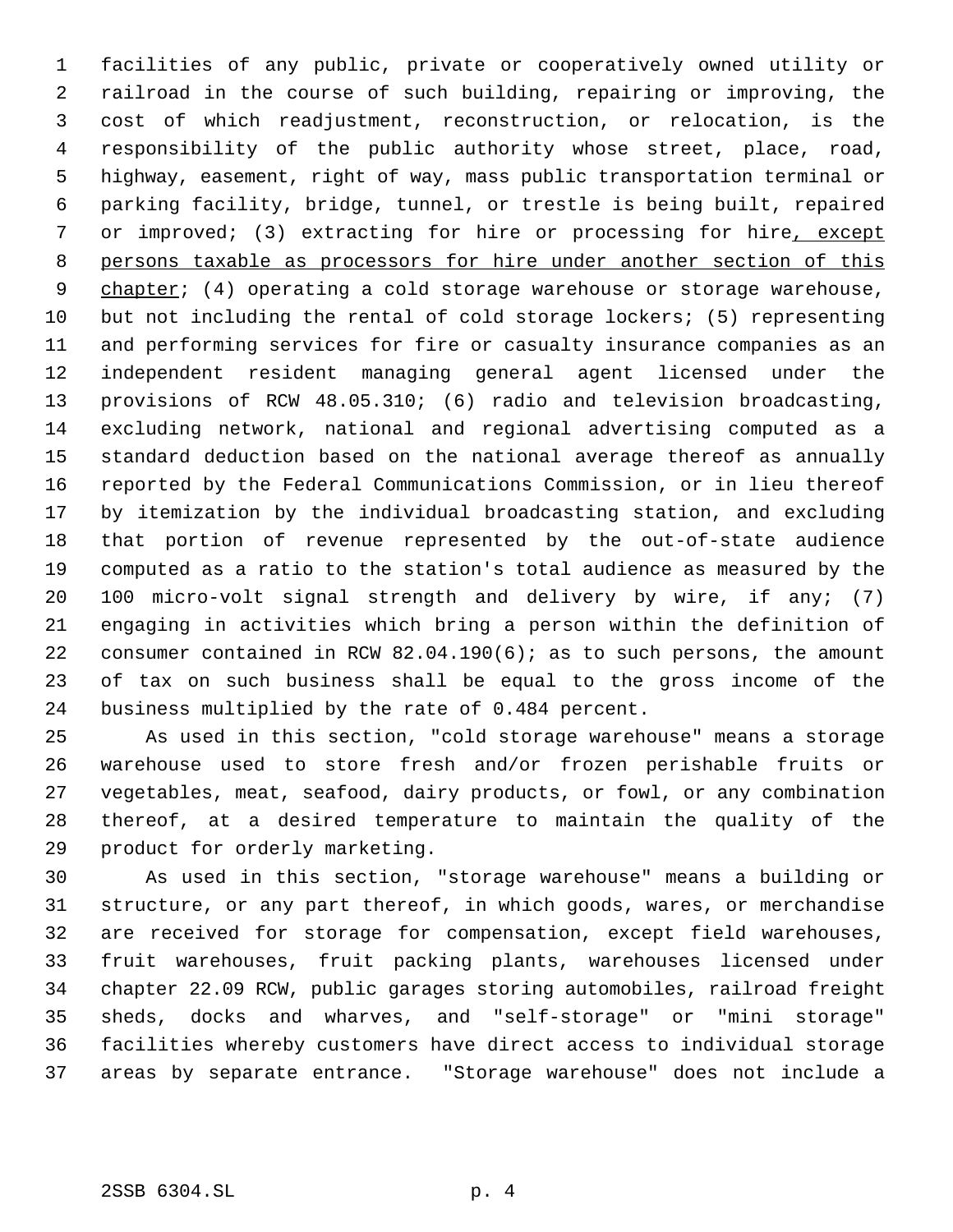building or structure, or that part of such building or structure, in which an activity taxable under RCW 82.04.272 is conducted.

 As used in this section, "periodical or magazine" means a printed publication, other than a newspaper, issued regularly at stated intervals at least once every three months, including any supplement or special edition of the publication.

 **Sec. 7.** RCW 82.04.440 and 2003 2nd sp.s. c 1 s 6 are each amended to read as follows:

 (1) Every person engaged in activities which are within the purview of the provisions of two or more of sections RCW 82.04.230 to 82.04.290, inclusive, shall be taxable under each paragraph applicable to the activities engaged in.

 (2) Persons taxable under section 3(2) of this act, RCW 82.04.250, 82.04.270, or 82.04.260 (4) or (13) with respect to selling products in this state shall be allowed a credit against those taxes for any (a) manufacturing taxes paid with respect to the manufacturing of products so sold in this state, and/or (b) extracting taxes paid with respect to the extracting of products so sold in this state or ingredients of products so sold in this state. Extracting taxes taken as credit under subsection (3) of this section may also be taken under this subsection, if otherwise allowable under this subsection. The amount of the credit shall not exceed the tax liability arising under this chapter with respect to the sale of those products.

 (3) Persons taxable under RCW 82.04.240 or 82.04.260(1)(b) shall be allowed a credit against those taxes for any extracting taxes paid with respect to extracting the ingredients of the products so manufactured in this state. The amount of the credit shall not exceed the tax liability arising under this chapter with respect to the manufacturing of those products.

 (4) Persons taxable under RCW 82.04.230, 82.04.240, section 3(1) of this act, or 82.04.260 (1), (2), (4), (6), or (13) with respect to extracting or manufacturing products in this state shall be allowed a credit against those taxes for any (i) gross receipts taxes paid to another state with respect to the sales of the products so extracted or manufactured in this state, (ii) manufacturing taxes paid with respect to the manufacturing of products using ingredients so extracted in this state, or (iii) manufacturing taxes paid with respect to manufacturing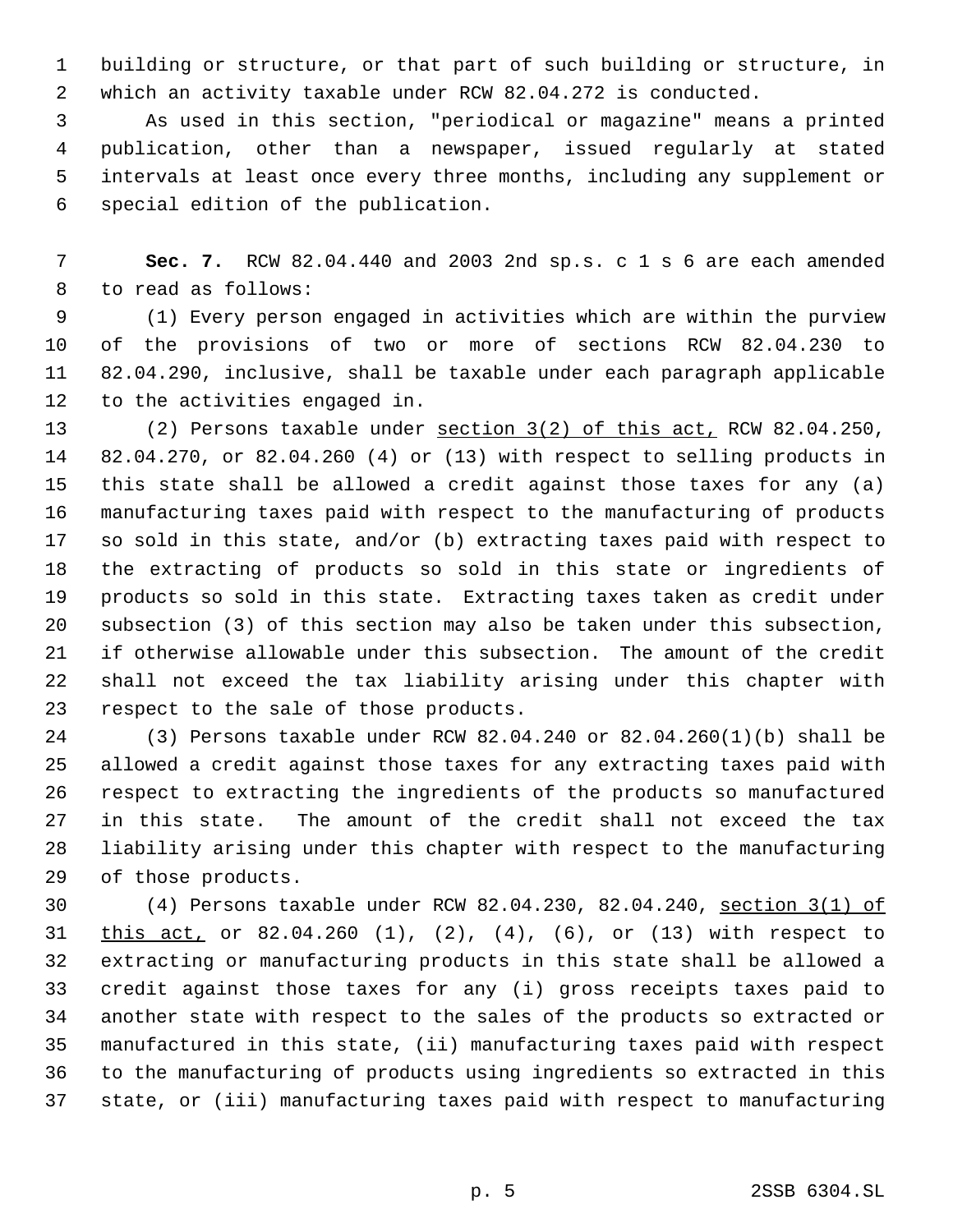activities completed in another state for products so manufactured in this state. The amount of the credit shall not exceed the tax liability arising under this chapter with respect to the extraction or manufacturing of those products.

(5) For the purpose of this section:

(a) "Gross receipts tax" means a tax:

 (i) Which is imposed on or measured by the gross volume of business, in terms of gross receipts or in other terms, and in the determination of which the deductions allowed would not constitute the 10 tax an income tax or value added tax; and

 (ii) Which is also not, pursuant to law or custom, separately stated from the sales price.

 (b) "State" means (i) the state of Washington, (ii) a state of the United States other than Washington, or any political subdivision of such other state, (iii) the District of Columbia, and (iv) any foreign country or political subdivision thereof.

 (c) "Manufacturing tax" means a gross receipts tax imposed on the act or privilege of engaging in business as a manufacturer, and 19 includes (i) the taxes imposed in RCW 82.04.240, section 3(1) of this  $act$ , and 82.04.260 (1), (2), (4), and (13), and (ii) similar gross</u> receipts taxes paid to other states.

 (d) "Extracting tax" means a gross receipts tax imposed on the act or privilege of engaging in business as an extractor, and includes the tax imposed in RCW 82.04.230 and similar gross receipts taxes paid to other states.

 (e) "Business", "manufacturer", "extractor", and other terms used in this section have the meanings given in RCW 82.04.020 through 82.04.212, notwithstanding the use of those terms in the context of describing taxes imposed by other states.

 NEW SECTION. **Sec. 8.** A new section is added to chapter 82.04 RCW to read as follows:

 (1) In computing the tax imposed under this chapter, a credit is allowed for all property taxes paid during the calendar year on property owned by a direct service industrial customer and reasonably necessary for the purposes of an aluminum smelter.

 (2) A person taking the credit under this section is subject to all the requirements of chapter 82.32 RCW. A credit earned during one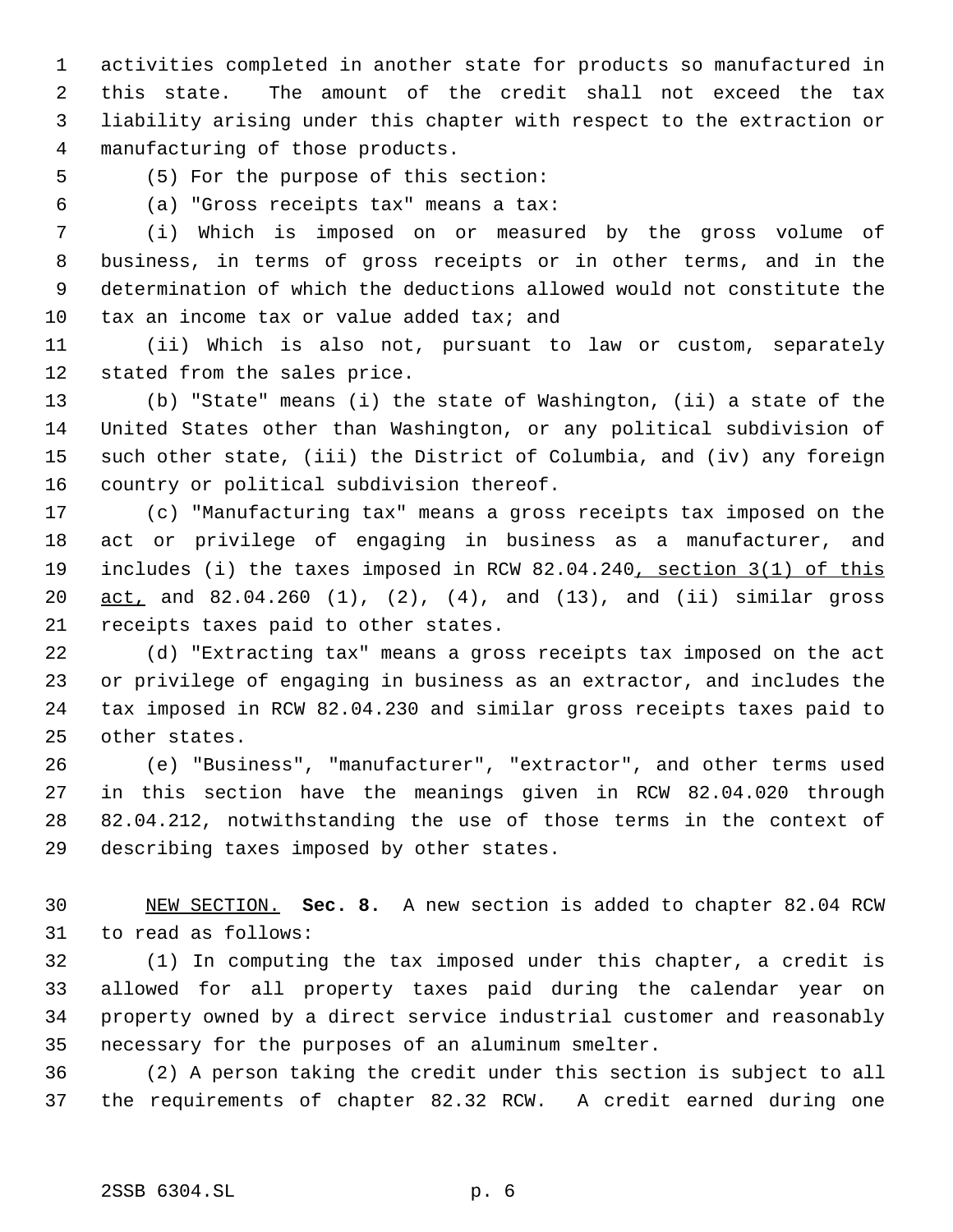calendar year may be carried over to be credited against taxes incurred in the subsequent calendar year, but may not be carried over a second year. Credits carried over must be applied to tax liability before new credits. No refunds may be granted for credits under this section.

 (3) Credits may not be claimed under this section for property taxes levied for collection in 2007 and thereafter.

 NEW SECTION. **Sec. 9.** A new section is added to chapter 82.04 RCW to read as follows:

 (1) A person who is subject to tax under this chapter on gross income from sales of electricity, natural gas, or manufactured gas made to an aluminum smelter is eligible for an exemption from the tax in the form of a credit, if the contract for sale of electricity or gas to the aluminum smelter specifies that the price charged for the electricity or gas will be reduced by an amount equal to the credit.

 (2) The credit is equal to the gross income from the sale of the electricity or gas to an aluminum smelter multiplied by the corresponding rate in effect at the time of the sale under this chapter.

 (3) The exemption provided for in this section does not apply to amounts received from the remarketing or resale of electricity originally obtained by contract for the smelting process.

 NEW SECTION. **Sec. 10.** A new section is added to chapter 82.08 RCW to read as follows:

 (1) A person who has paid tax under RCW 82.08.020 for tangible personal property used at an aluminum smelter, tangible personal property that will be incorporated as an ingredient or component of buildings or other structures at an aluminum smelter, or for labor and services rendered with respect to such buildings, structures, or tangible personal property, is eligible for an exemption from the state share of the tax in the form of a credit, as provided in this section. A person claiming an exemption must pay the tax and may then take a credit equal to the state share of retail sales tax paid under RCW 82.08.020. The person shall submit information, in a form and manner prescribed by the department, specifying the amount of qualifying purchases or acquisitions for which the exemption is claimed and the amount of exempted tax.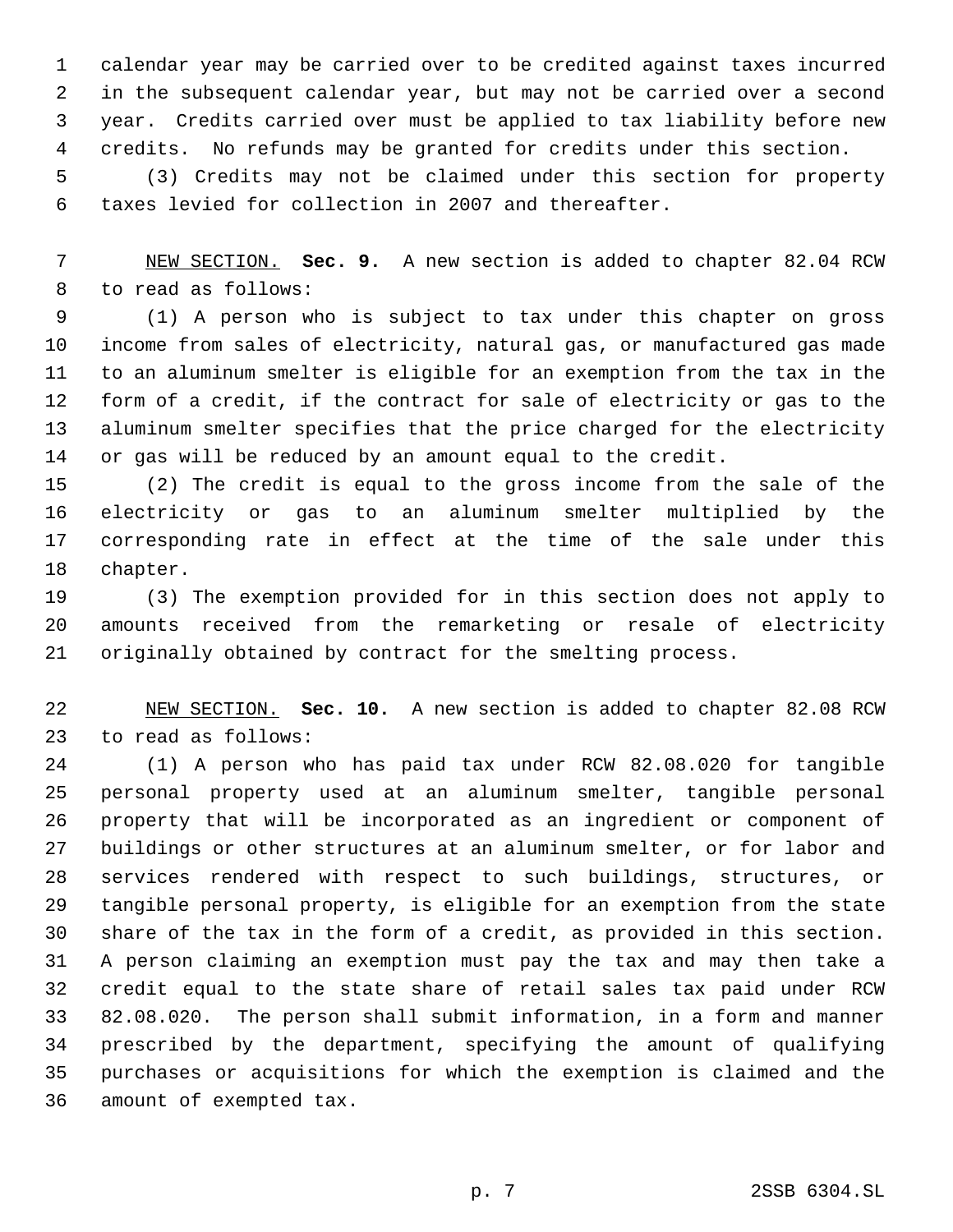(2) For the purposes of this section, "aluminum smelter" has the same meaning as provided in section 2 of this act.

 (3) Credits may not be claimed under this section for taxable events occurring on or after January 1, 2007.

 NEW SECTION. **Sec. 11.** A new section is added to chapter 82.12 RCW to read as follows:

 (1) A person who is subject to tax under RCW 82.12.020 for tangible personal property used at an aluminum smelter, or for tangible personal property that will be incorporated as an ingredient or component of buildings or other structures at an aluminum smelter, or for labor and services rendered with respect to such buildings, structures, or tangible personal property, is eligible for an exemption from the state share of the tax in the form of a credit, as provided in this section. The amount of the credit shall be equal to the state share of use tax computed to be due under RCW 82.12.020. The person shall submit information, in a form and manner prescribed by the department, specifying the amount of qualifying purchases or acquisitions for which the exemption is claimed and the amount of exempted tax.

 (2) For the purposes of this section, "aluminum smelter" has the same meaning as provided in section 2 of this act.

 (3) Credits may not be claimed under this section for taxable events occurring on or after January 1, 2007.

 **Sec. 12.** RCW 82.12.022 and 1994 c 124 s 9 are each amended to read as follows:

 (1) There is hereby levied and there shall be collected from every person in this state a use tax for the privilege of using natural gas or manufactured gas within this state as a consumer.

 (2) The tax shall be levied and collected in an amount equal to the value of the article used by the taxpayer multiplied by the rate in effect for the public utility tax on gas distribution businesses under RCW 82.16.020. The "value of the article used" does not include any amounts that are paid for the hire or use of a gas distribution business as defined in RCW 82.16.010(7) in transporting the gas subject to tax under this subsection if those amounts are subject to tax under that chapter.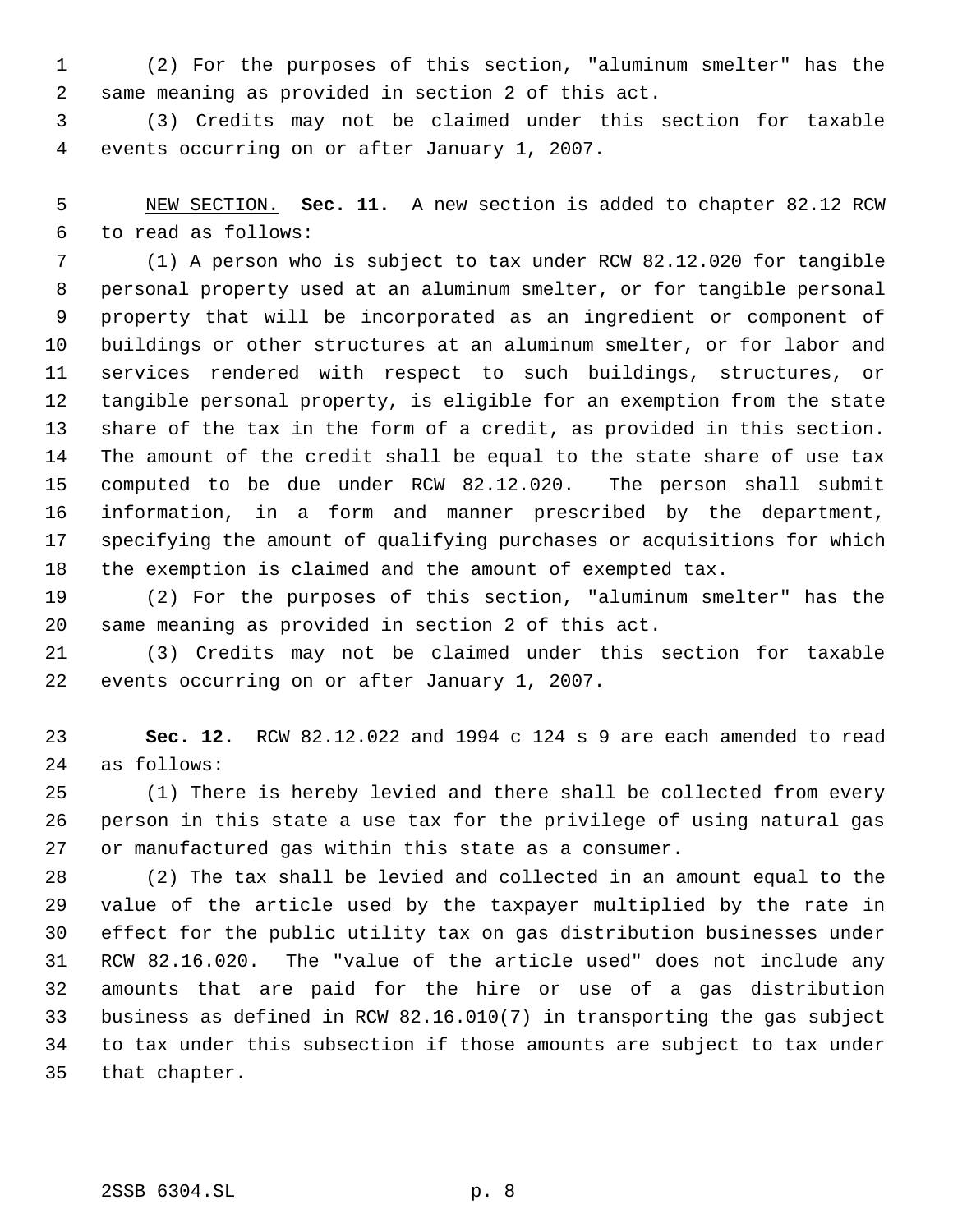(3) The tax levied in this section shall not apply to the use of natural or manufactured gas delivered to the consumer by other means than through a pipeline.

 (4) The tax levied in this section shall not apply to the use of natural or manufactured gas if the person who sold the gas to the consumer has paid a tax under RCW 82.16.020 with respect to the gas for which exemption is sought under this subsection.

 (5) The tax levied in this section shall not apply to the use of 9 natural or manufactured gas by an aluminum smelter as that term is defined in section 2 of this act before January 1, 2007.

 (6) There shall be a credit against the tax levied under this section in an amount equal to any tax paid by:

 (a) The person who sold the gas to the consumer when that tax is a gross receipts tax similar to that imposed pursuant to RCW 82.16.020 by another state with respect to the gas for which a credit is sought under this subsection; or

 (b) The person consuming the gas upon which a use tax similar to the tax imposed by this section was paid to another state with respect to the gas for which a credit is sought under this subsection.

20  $((+6))$   $(7)$  The use tax hereby imposed shall be paid by the consumer to the department.

 $((+7))$  (8) There is imposed a reporting requirement on the person who delivered the gas to the consumer to make a quarterly report to the department. Such report shall contain the volume of gas delivered, name of the consumer to whom delivered, and such other information as the department shall require by rule.

27 ( $(\langle 48 \rangle)$ ) (9) The department may adopt rules under chapter 34.05 RCW for the administration and enforcement of sections 1 through 6, chapter 384, Laws of 1989.

 NEW SECTION. **Sec. 13.** A new section is added to chapter 82.16 RCW to read as follows:

 (1) A person who is subject to tax under this chapter on gross income from sales of electricity, natural gas, or manufactured gas made to an aluminum smelter is eligible for an exemption from the tax in the form of a credit, if the contract for sale of electricity or gas to the aluminum smelter specifies that the price charged for the electricity or gas will be reduced by an amount equal to the credit.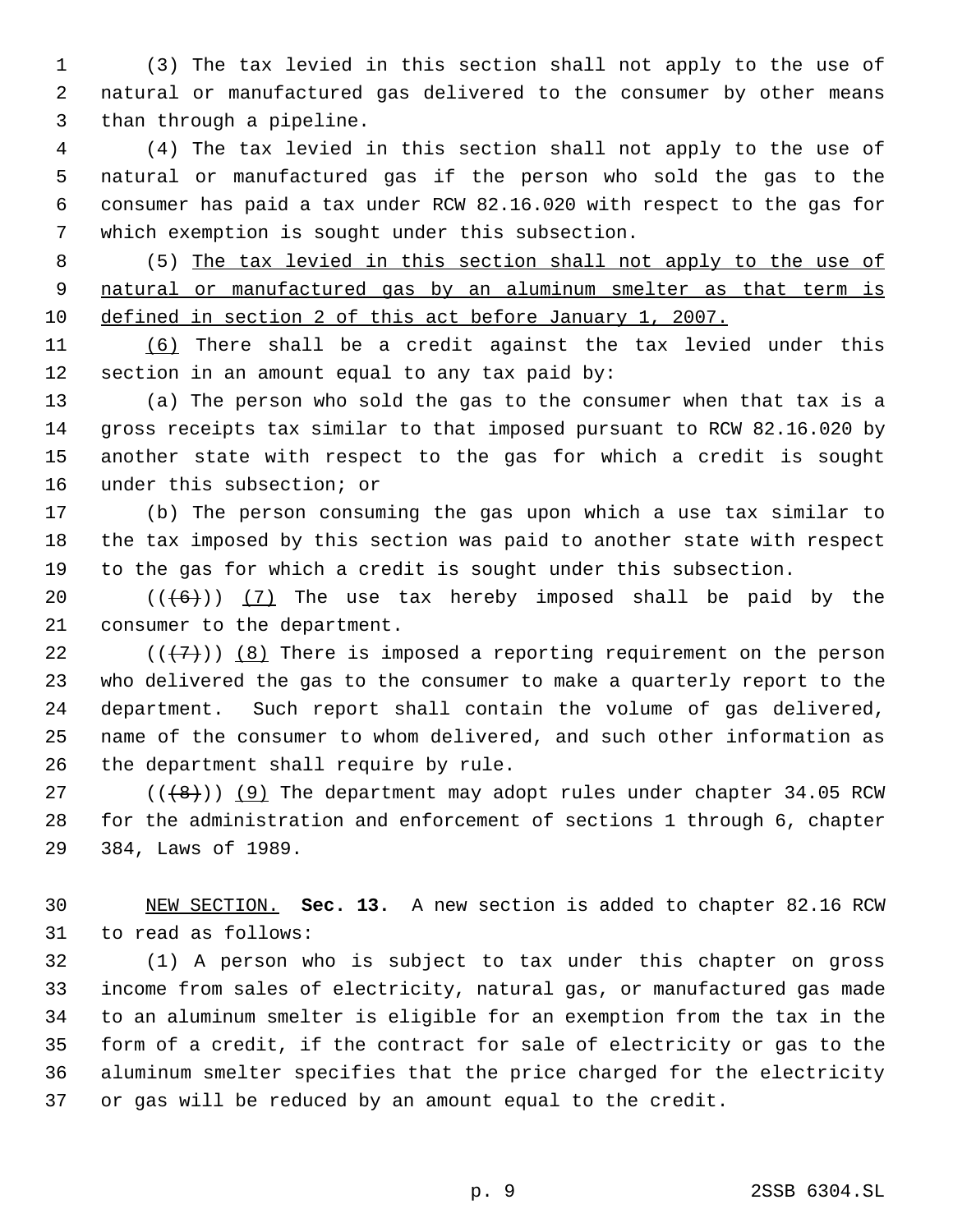(2) The credit is equal to the gross income from the sale of the electricity or gas to an aluminum smelter multiplied by the corresponding rate in effect at the time of the sale for the public utility tax under RCW 82.16.020.

 (3) The exemption provided for in this section does not apply to amounts received from the remarketing or resale of electricity originally obtained by contract for the smelting process.

 (4) For the purposes of this section, "aluminum smelter" has the same meaning as provided in section 2 of this act.

 NEW SECTION. **Sec. 14.** A new section is added to chapter 82.32 RCW to read as follows:

 (1) For the purposes of this section, "smelter tax incentive" means the preferential tax rate under section 3 of this act, or an exemption or credit under section 8, 10, or 11 of this act or RCW 82.12.022(5).

 (2) The legislature finds that accountability and effectiveness are important aspects of setting tax policy. In order to make policy choices regarding the best use of limited state resources the legislature needs information to evaluate whether the stated goals of legislation were achieved.

 (3) The goals of the smelter tax incentives are to retain family wage jobs in rural areas by:

 (a) Enabling the aluminum industry to maintain production of aluminum at a level that will preserve at least 75 percent of the jobs that were on the payroll effective January 1, 2004, as adjusted for employment reductions publicly announced before November 30, 2003; and

 (b) Allowing the aluminum industry to continue producing aluminum in this state through 2006 so that the industry will be positioned to preserve and create new jobs when the anticipated reduction of energy costs occurs.

 (4)(a) An aluminum smelter receiving the benefit of a smelter tax incentive shall make an annual report to the department detailing employment, wages, and employer-provided health and retirement benefits per job at the manufacturing site. The report is due by March 31st following any year in which a tax incentive is claimed or used. The report shall not include names of employees. The report shall detail employment by the total number of full-time, part-time, and temporary positions. The report shall indicate the quantity of aluminum smelted